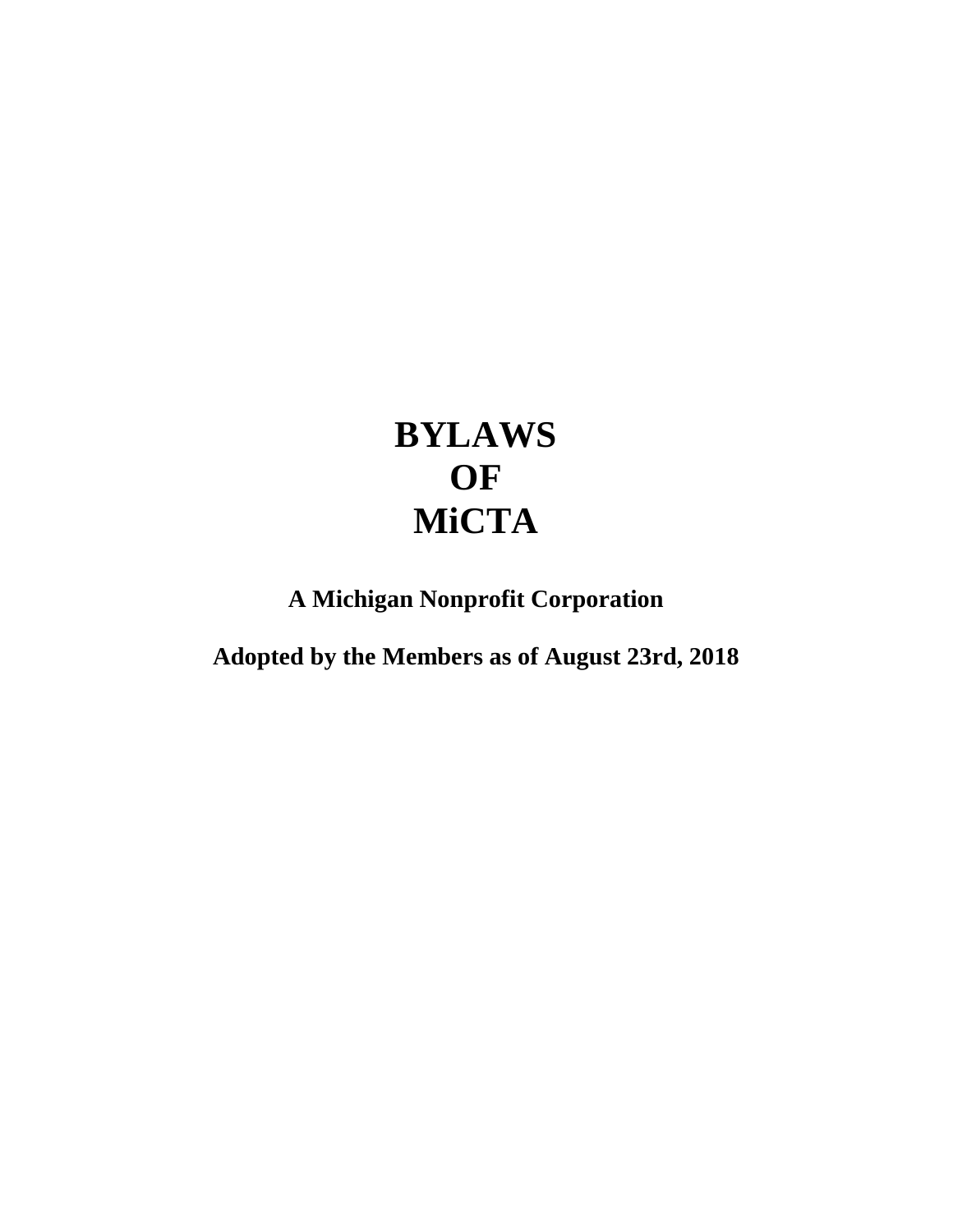# **Table of Contents**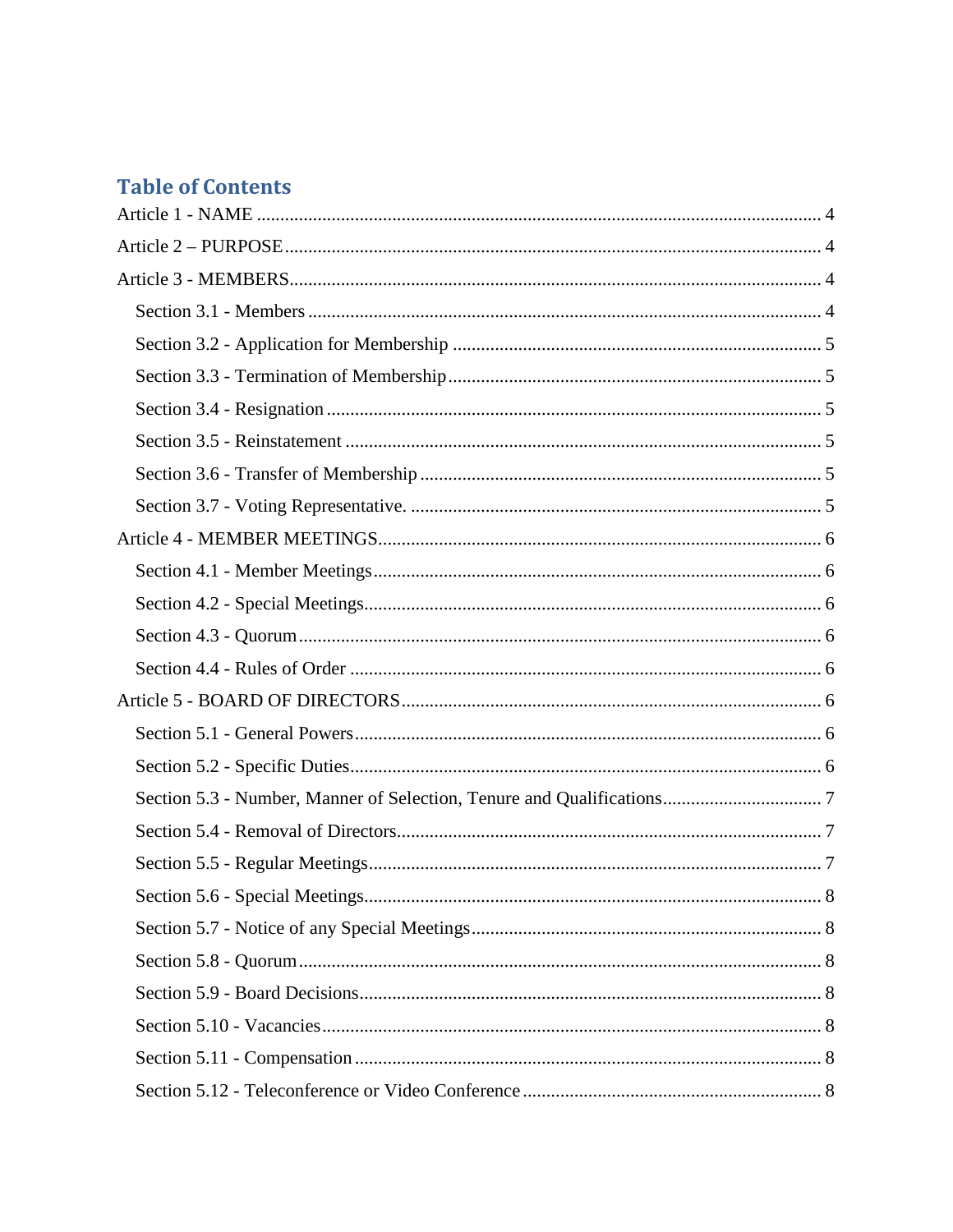|                                                                          | 15 |
|--------------------------------------------------------------------------|----|
|                                                                          |    |
| Section 10.11 - Application to a Surviving or Constituent Corporation 15 |    |
|                                                                          |    |
|                                                                          |    |
|                                                                          |    |
|                                                                          |    |
|                                                                          |    |
|                                                                          |    |
|                                                                          |    |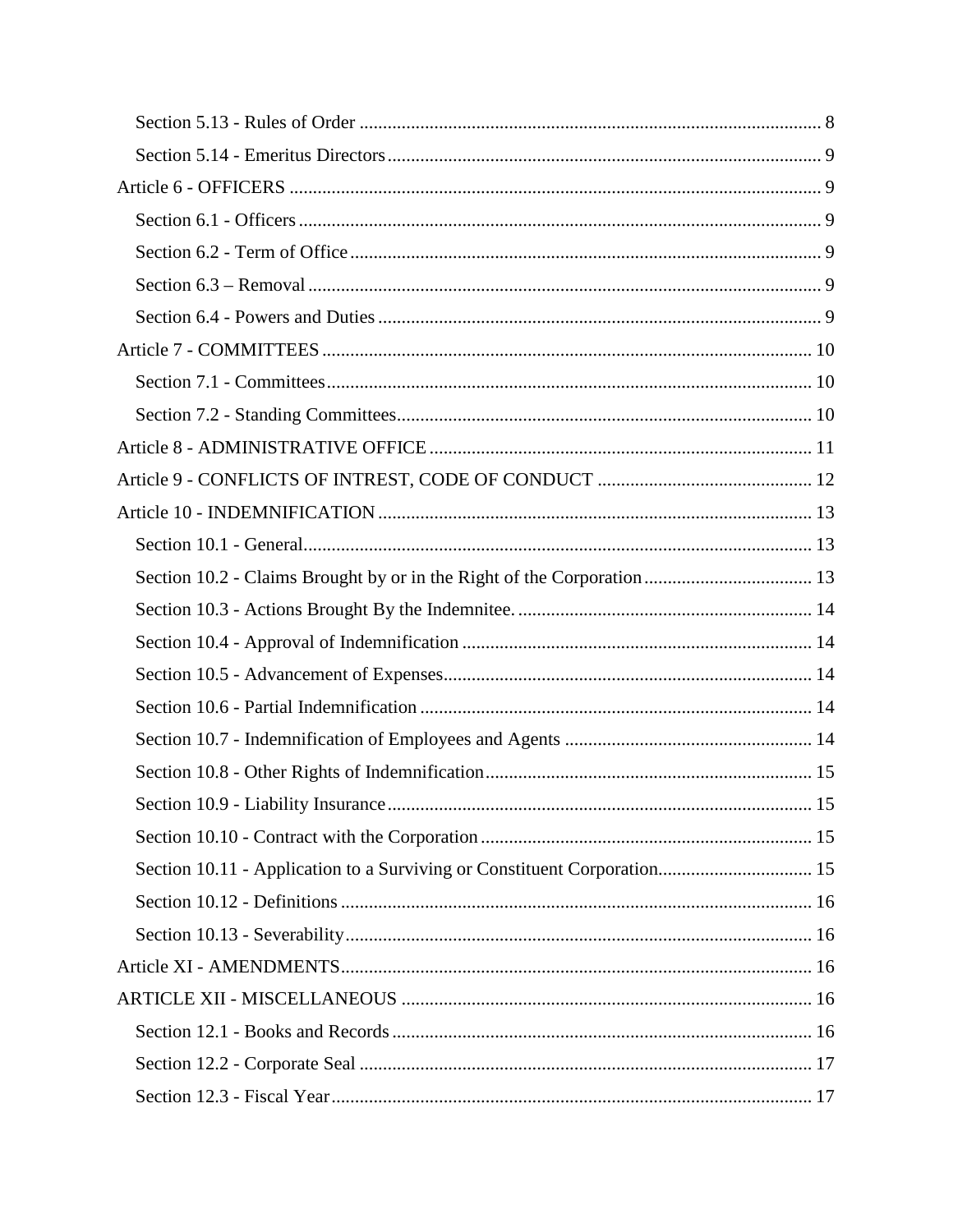## **MiCTA Bylaws**

## <span id="page-3-0"></span>**Article 1 - NAME**

<span id="page-3-1"></span>The name of the Corporation is MiCTA.

## **Article 2 – PURPOSE**

MiCTA is organized for the purpose of identifying and resolving common technology (telecommunications) issues and problems, providing a clearing house of information relative to telecommunications; gaining information on new telecommunications products and services; improving the level of competency and enhance the professional status of the member administrators; influencing the development of telecommunications services to members at reduced costs and improved quality; participating in governmental and regulatory proceedings affecting member telecommunication issues; and otherwise promoting the common telecommunications interests of the membership.

## <span id="page-3-2"></span>**Article 3 - MEMBERS**

#### <span id="page-3-3"></span>**Section 3.1 - Members**

The Corporation is organized on a membership basis. Those eligible for membership shall consist of state or local government or political subdivisions thereof, or any agency or instrumentality of such government or political subdivisions, and nonprofit organizations, which shall include without limitation public and private nonprofit colleges and universities, governmental and nonprofit organizations comprised of K-12 school districts, nonprofit healthcare providers, libraries, churches, or other nonprofit entities who are members in good standing as determined by the Board.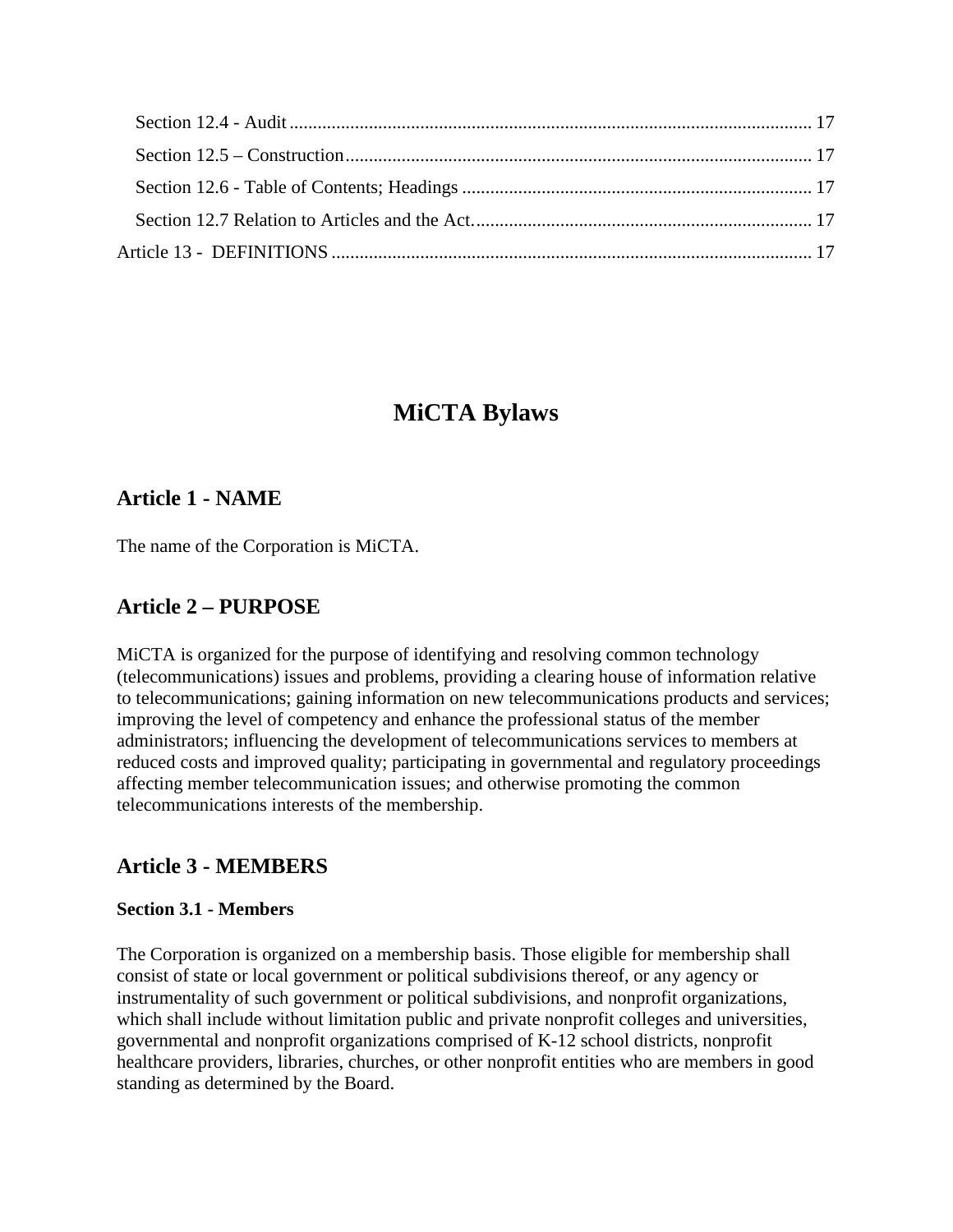#### <span id="page-4-0"></span>**Section 3.2 - Application for Membership**

Any entity interested in becoming a member of the Corporation shall submit an application, which shall indicate the organization(s) to be represented, the designated representatives, the designated Voting Representative, if applicable, and the membership application fee to the Treasurer. The Treasurer is empowered to approve membership applications meeting the qualifications of Section 3.1.

#### <span id="page-4-1"></span>**Section 3.3 - Termination of Membership**

The Board, by affirmative vote of two-thirds of all of the members of the Board, may suspend or expel a member without Cause or for Cause, or suspend or expel any member who shall be in default in the payment of dues for the periods so fixed.

#### <span id="page-4-2"></span>**Section 3.4 - Resignation**

Any member may resign by notification to the Treasurer, but such resignation shall not relieve the member so resigning of the obligation to pay any dues, assessments, or other charges theretofore accrued and unpaid. No refunds shall be paid with respect to resignations and partial years.

#### <span id="page-4-3"></span>**Section 3.5 - Reinstatement**

A former member may be granted "reinstatement" by filling out a new "Membership Application" and paying their annual dues as it relates to their current FTE status. Any member who has been removed from membership by Board action may petition the Board for consideration of reinstatement. Reinstatement would need to pass by a majority vote of the Board.

#### <span id="page-4-4"></span>**Section 3.6 - Transfer of Membership**

Membership in the Corporation is not transferable or assignable.

#### <span id="page-4-5"></span>**Section 3.7 - Voting Representative**

Each member entity shall appoint one representative, hereafter known as a "Voting Representative," who shall act as the representative of that member entity in all MiCTA Member meetings. A "Voting Representative" must be a current full time employee of the member entity. A Voting Representative may designate in writing a proxy for a meeting if the proxy is also a current full time employee of the member entity. A person can only be a Voting Representative for one member entity at a time. The Board in closed special session shall decide any question of the status of a Voting Representative or proxy prior to the meeting. A member entity may have other non-voting representatives, but only one Voting Representative.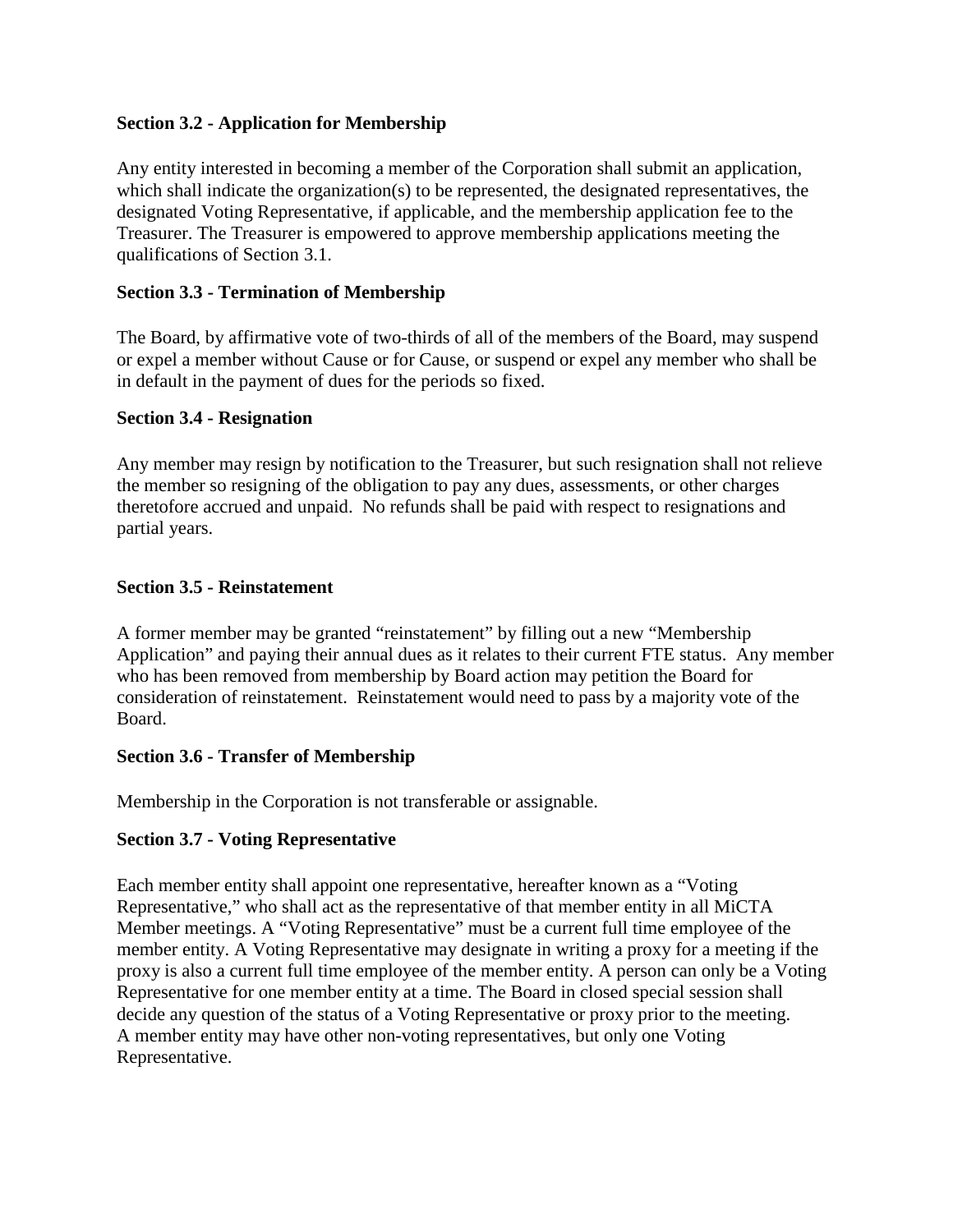## <span id="page-5-0"></span>**Article 4 - MEMBER MEETINGS**

#### <span id="page-5-1"></span>**Section 4.1 - Member Meetings**

The Corporation shall hold at least one (1) meeting of the members per year, which shall be designated the Annual Member Meeting by the President. The President shall determine the time, date and place for the Annual Member Meeting. The Executive Secretary shall provide written notice to all Members and their Voting Representatives of the Annual Member Meeting at least 30 days prior to the meeting by stating the date, time and purpose or purposes of the meeting. Members and their Voting Representatives will be provided access information so that they may attend via electron media consistent with these Bylaws.

#### <span id="page-5-2"></span>**Section 4.2 - Special Meetings**

Special meetings of the members may be called by the President, a majority of the Board or at the request of at least 20 Member Voting Representatives. The President or the Executive Secretary shall determine the time, date and place for the Special Member Meeting within 14 days of the request. The Executive Secretary shall provide written notice to all Members and their Voting Representatives of the Special Member Meeting at least 30 days prior to the meeting by electronic media stating the date, time and purpose or purposes of the meeting. Members and their Voting Representatives will be provided access information so that they may attend via electronic media consistent with these Bylaws.

#### <span id="page-5-3"></span>**Section 4.3 - Quorum**

A quorum shall consist of those Voting Representatives present in-person, by proxy or by electronic media at a regularly scheduled meeting or special meeting of the members.

#### <span id="page-5-4"></span>**Section 4.4 - Rules of Order**

The presiding officer at meetings shall generally use Roberts Rules of Order as a guide for conducting the meeting.

## <span id="page-5-5"></span>**Article 5 - BOARD OF DIRECTORS**

#### <span id="page-5-6"></span>**Section 5.1 - General Powers**

The affairs and all general policies of the Corporation shall be managed by its Board.

#### <span id="page-5-7"></span>**Section 5.2 - Specific Duties**

The Board shall be specifically responsible for:

- a) Approving budgets and expenses not included in the annual budget
- b) Approving membership fees.
- c) Approving vendor contracts.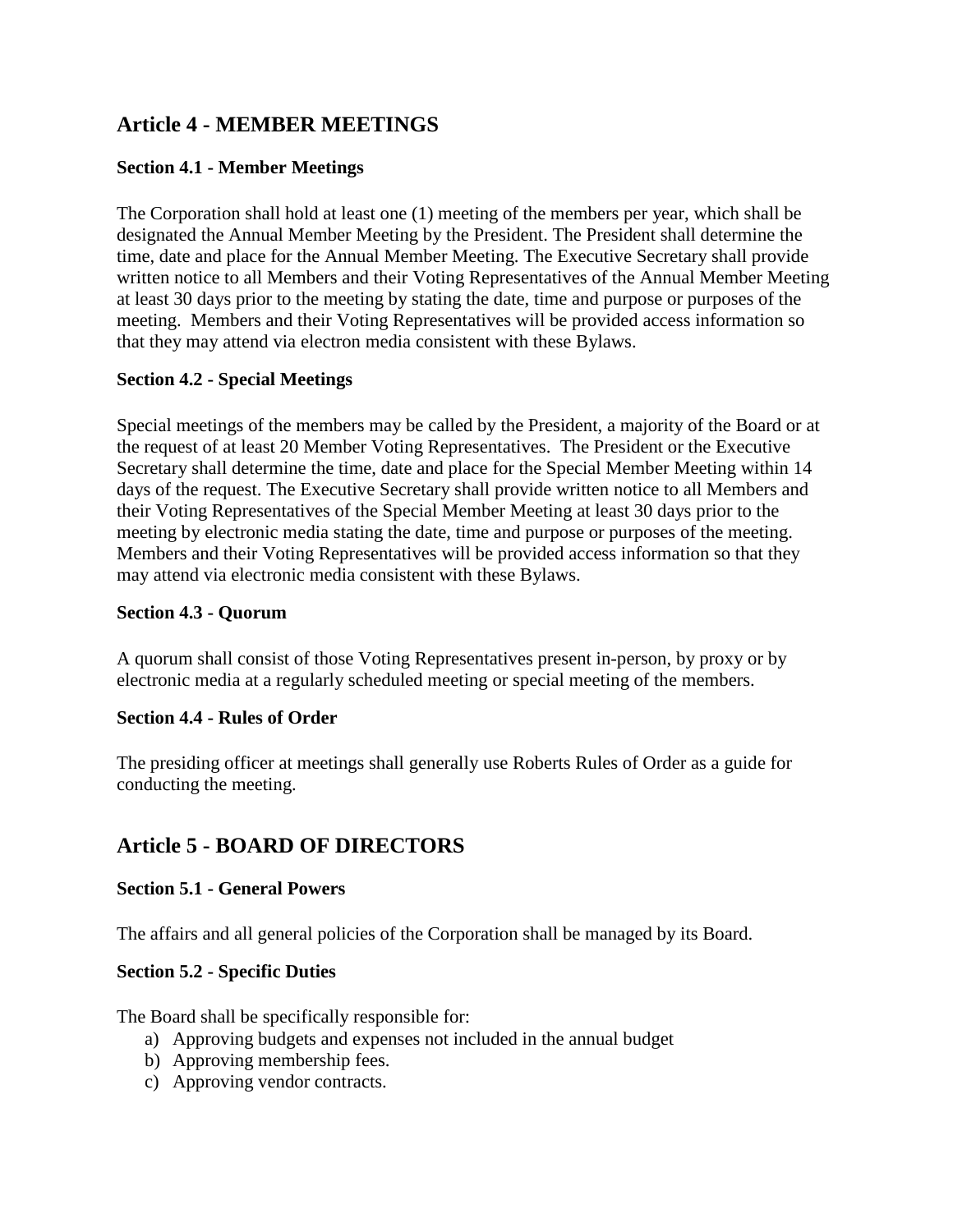- d) Filling Officer and Board member vacancies by majority vote of the Board (such appointees to serve until the next annual election).
- e) Approving all procedures/standards governing membership applications and acceptance.
- f) Approving any legal actions.
- g) Directing the Corporation's participation in any governmental or regulatory proceedings.
- h) Approving all personnel matters, and the Corporation's Operating Manual.

#### <span id="page-6-0"></span>**Section 5.3 - Number, Manner of Selection, Tenure and Qualifications**

- a) The number of Directors shall be no more than fifteen (15) Directors.
- b) Directors and Officers shall be elected at the Annual Member Meeting of Members by those Member Voting Representatives present in-person, by proxy or by electronic media. Except as otherwise provided in this Section 6.3, the term of office of each Director and Officer shall be two years. Voting Representatives interested in running for a Board position shall contact the Executive Secretary by email at least 30 days prior to the Annual Member meeting. The Executive Secretary shall be responsible for posting the candidates on the MiCTA web site at least seven (7) days before the Annual Meeting.
- c) The Officers of the Board of Directors positions shall be designated President, Vice President, Executive Secretary, Treasurer, immediate Past President (if applicable) and At-Large Directors. The immediate Past President shall serve as a Director for one twoyear term commencing upon completion of his or her term as President.
- d) Except for the immediate Past President, candidates for the Board shall be selected from the roster of Voting Representatives who represent a member in good standing.

#### <span id="page-6-1"></span>**Section 5.4 - Removal of Directors**

- a) Any member of the Board may be removed at any time with Cause by vote of not less than two-thirds of the Board.
- b) Any member of the Board may be removed as a Director at any time, and without assigning any Cause therefor, by the affirmative vote of a majority of the remaining Directors in the event a member of the Board incurs more than two (2) unexcused absences during any 12 month period during his or her term of office from participating in a meeting of the Board, either in person or by telephone. Upon receipt of written notification of such removal, the Director receiving such notice shall no longer be a member of the Board.

#### <span id="page-6-2"></span>**Section 5.5 - Regular Meetings**

Regular meetings of the Board shall be held from time to time as necessary at the principal offices of the Corporation, or other locations as determined by the President, if the Board shall meet at least three (3) times a calendar year. The CEO (Chief Executive Officer) of the corporation shall attend all Board meetings and is a non-voting member of the Board.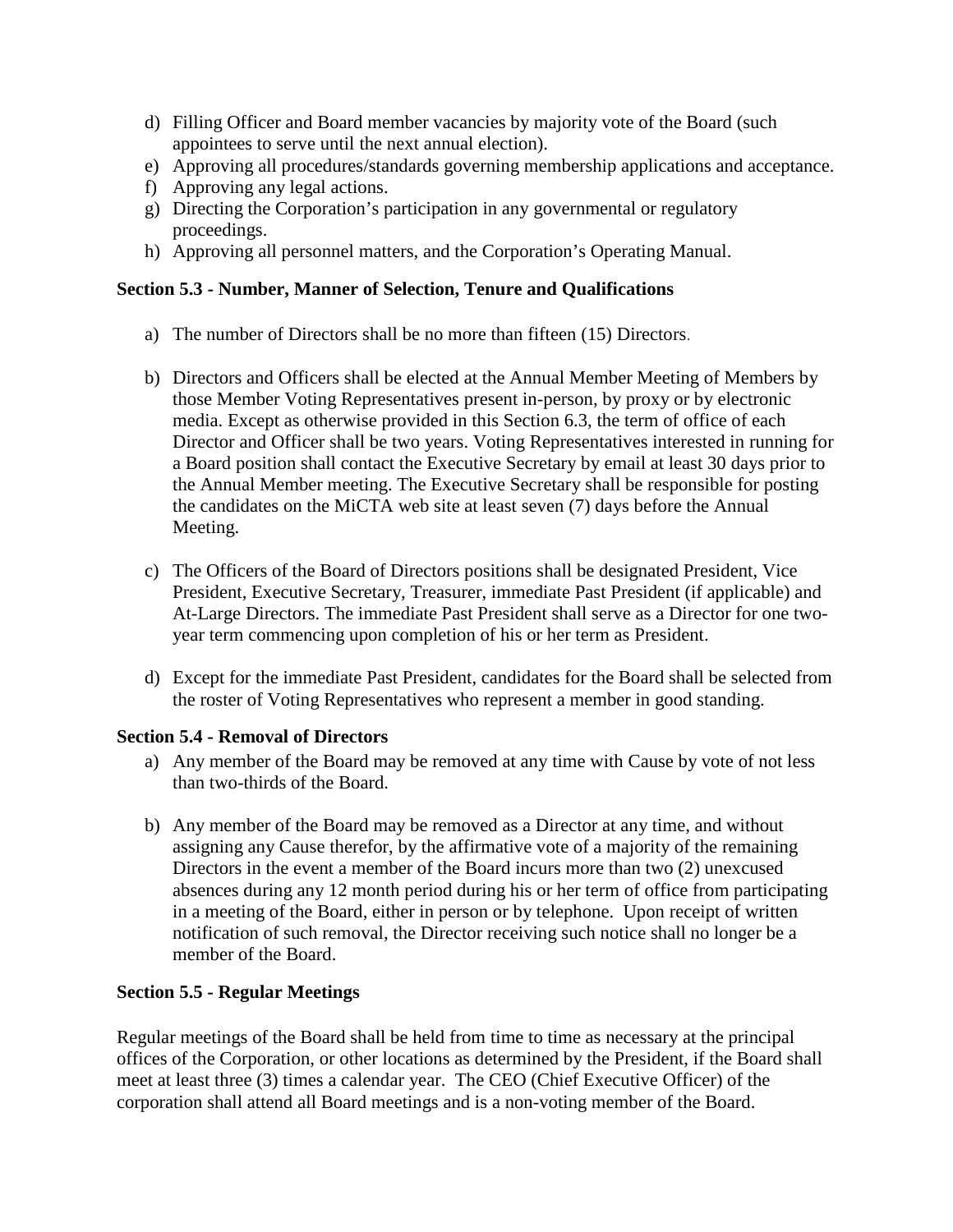#### <span id="page-7-0"></span>**Section 5.6 - Special Meetings**

Special meetings of the Board may be called at the request of the President or any other two (2) Directors. If the special Board meeting is called at the request of two (2) Directors, one of them shall preside at the special meeting.

#### <span id="page-7-1"></span>**Section 5.7 - Notice of any Special Meetings**

The Executive Secretary shall provide electronic notice of any special meetings at least three (3) days prior thereto, and shall include information associated with time, location, and subject matter.

#### <span id="page-7-2"></span>**Section 5.8 - Quorum**

A majority of the Board shall constitute a quorum for the transaction of business at any meeting of the Board.

#### <span id="page-7-3"></span>**Section 5.9 - Board Decisions**

The act of a majority of the Directors present who vote at a meeting at which a quorum is present shall be the act of the Board, unless the act of a greater number is required by law or by these Bylaws.

#### <span id="page-7-4"></span>**Section 5.10 - Vacancies**

Any vacancy occurring in the Board or an Officer position because of death, resignation, removal, disqualification, an increase in the number of Directors, or otherwise, may be filled by the Board for the unexpired portion of the term.

#### <span id="page-7-5"></span>**Section 5.11 - Compensation**

Directors as such shall not receive any stated salaries for their services, but by resolution of the Board, a uniform fixed sum and expenses of attendance, if any, may be allowed for attendance at any regular or special meeting of the board.

#### <span id="page-7-6"></span>**Section 5.12 - Teleconference or Video Conference**

Members of the Board may participate in a meeting by means of conference telephone, video conference or similar communications equipment, by means of which all persons participating in the meeting can hear each other. Voting may occur in person or electronically.

#### <span id="page-7-7"></span>**Section 5.13 - Rules of Order**

The presiding officer at meetings of the Board shall generally use Roberts Rules of Order as a guide.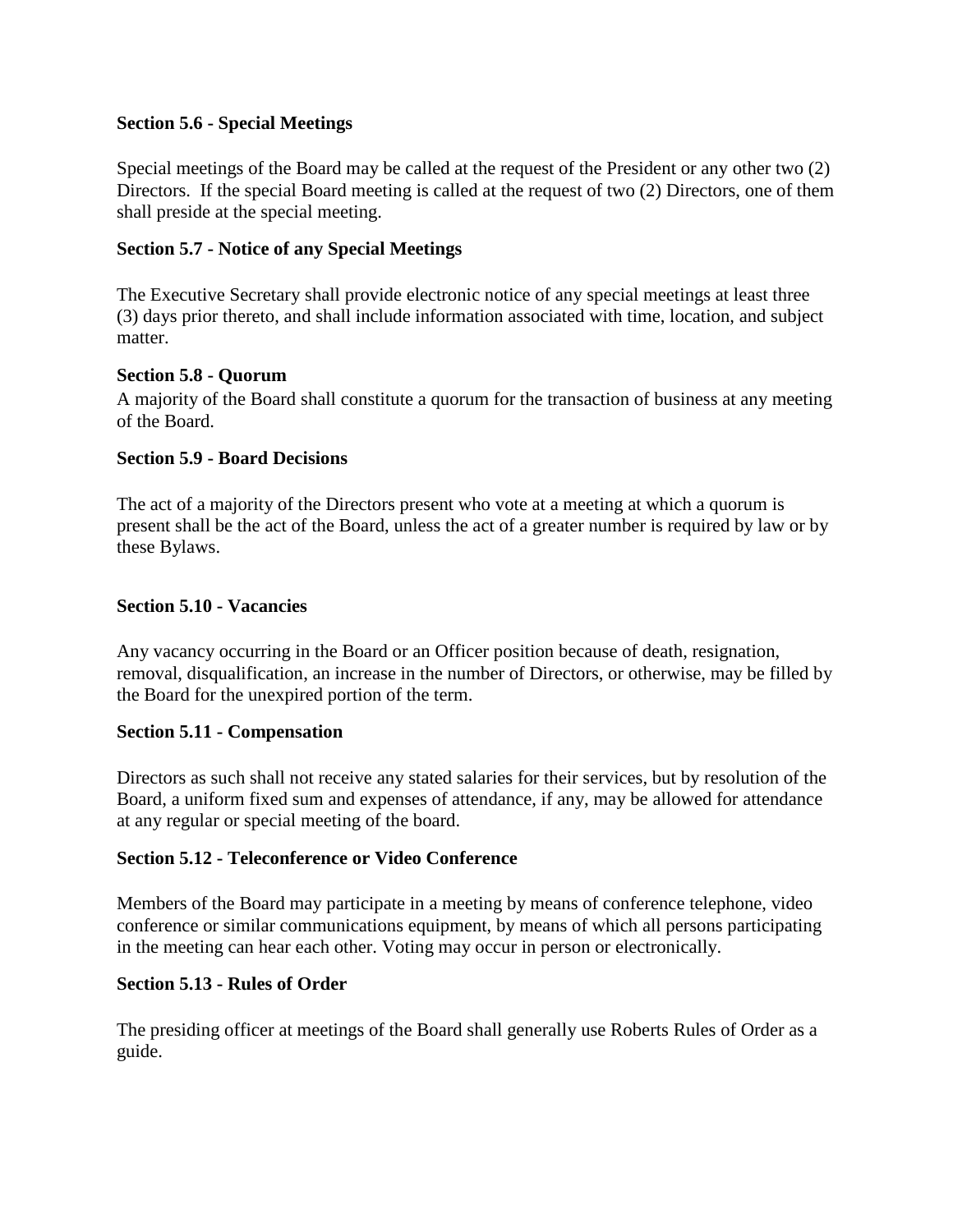#### <span id="page-8-0"></span>**Section 5.14 - Emeritus Directors**

From time to time, the Board may designate a person as a MiCTA Board Member Emeritus because of their long service and dedication to the Board or the MiCTA organization. An Emeritus Director is an honorary position and not a voting position. The Board may indicate a period for this designation if it wishes and indicate other privileges and benefits it may confer on such a position.

## <span id="page-8-1"></span>**Article 6 - OFFICERS**

#### <span id="page-8-2"></span>**Section 6.1 - Officers**

The officers of the Corporation shall be the President, Vice President, Executive Secretary, and Treasurer.

#### <span id="page-8-3"></span>**Section 6.2 - Term of Office**

The Treasurer of the Corporation shall have no term limits with an annual review by the Board and CEO for purposes of business continuity. If a vacancy occurs in the Treasurer's position Section 5.10 will apply. All other officers of the Corporation shall be elected every two (2) years at the Annual Member meeting except where noted in Section 5.10

#### <span id="page-8-4"></span>**Section 6.3 – Removal**

Any officer appointed by the Board may be removed by the Board whenever in its judgment, the best interests of the Corporation would be served thereby, but such removal shall be without prejudice to the contract rights, if any, of the officer so removed.

#### <span id="page-8-5"></span>**Section 6.4 - Powers and Duties**

The several officers shall have such power and shall perform such duties as may from time to time be specified in resolutions or other directives of the Board or as specified herein. Each officer shall have the powers and authority and shall perform and discharge the duties of officers of the same title serving in nonprofit corporations having the same or similar general purposes and objectives as this Corporation.

- a) The President. The President presides over regular and special Board meetings as well as the Annual Membership Meeting. As the Chief Ambassador for the organization it is the President's responsibility to promote the Mission of the organization and expand its awareness to the national non-profit community. The President shall appoint Committee Chairs of all standing and temporary Committees, except for the Investment Committee Chair, and assures that the Chairs follow through with their responsibilities. The President also assures that the Board uses its time wisely in the support of the Organizations Mission and Goals. The President shall perform other such duties as assigned by the Board.
- b) Vice-President. The Vice-President shall preside at meetings if the President is unable to attend, and perform such other duties as assigned by the President.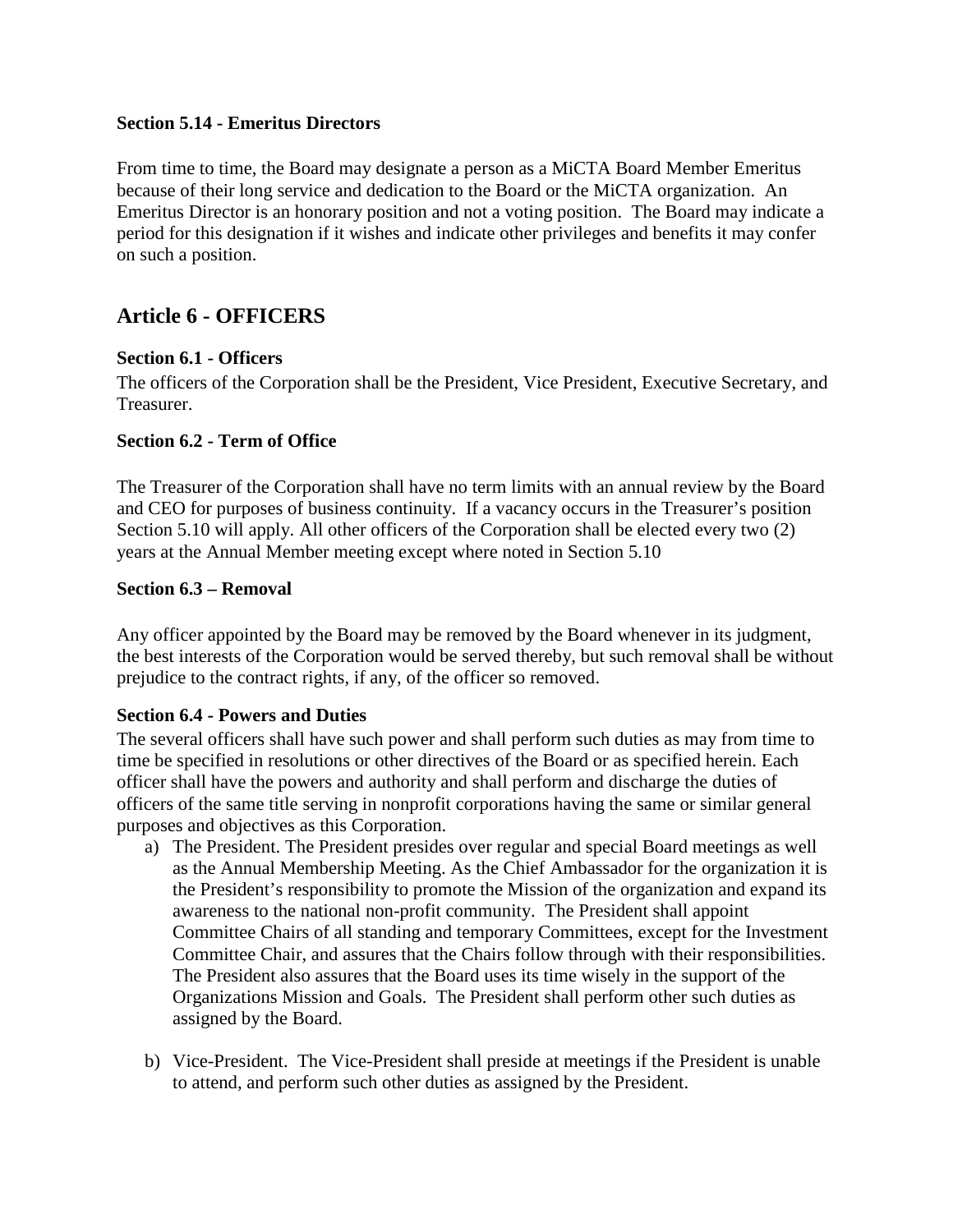- c) Executive Secretary. The Executive Secretary shall be responsible for recording the minutes of all Board meetings, posting such on the website, and otherwise making copies of such available to all member institutions, and keeping track of the Voting Representative for each member. The Executive Secretary shall also be responsible for creating a slate of candidates list subject to the Annual Membership Meeting for the election of Directors/Officers and shall distribute the list to all Voting Representatives at least 30 days prior to the related Annual Membership Meeting.
- d) Treasurer. The Treasurer shall oversee the financial activities of the Corporation and act as the Chairman of the Investment Committee. The Treasurer shall give an accounting of all receipts and disbursements at each meeting as well as the status of investments.

## <span id="page-9-0"></span>**Article 7 - COMMITTEES**

#### <span id="page-9-1"></span>**Section 7.1 - Committees**

The Board President shall appoint Committees and Chairs of said Committees from the Directors of the Board, excluding the Investment Committee. These Committees act in an advisory positon to the Board and shall make regular reports of their activities to the Board.

#### <span id="page-9-2"></span>**Section 7.2 - Standing Committees**

The Board has established the following standing Committees:

- a) Internal Audit Committee. The Internal Audit Committee shall be composed of the Treasurer and two (2) other members of the Board who are not currently serving as President or CEO (Chief Executive Officer). The Committee shall see that the Corporation follows generally accepted accounting principles, has periodic outside audits of its financial statements and generally conducts business in a transparent, respectable, and upright manner. The Committee, and any of its individual members as the case may be, are designated to listen to and bring to the attention of the Committee and/or Board as appropriate, any allegations, claims or wrong-doing made by so-called "whistle-blowers". The Committee shall assure that "whistle-blowers" are not the subject of any retaliation or disadvantage within the Corporation and may withhold their identity if felt necessary to protect them from any reprisal. The Committee shall have the authority, as approved by the board, to seek a legal opinion in matters where they determine that bylaw infractions or other issues related to violations in the operation of the organization have been committed and report such legal opinion to the Board for action.
- b) Personnel Committee. The Personnel Committee shall consist of not less than two (2) members of the Board and shall act in an advisory role to the Board on all personnel matters of the Corporation. The CEO shall act, as a non-voting member of the Committee. The Treasurer shall be an ex officio, non-voting member of the Personnel Committee. Personnel Committee members shall serve at the pleasure of the Board. The full Board shall discuss and may vote upon any recommendation of the Personnel Committee. The Personnel Committee shall: recommend final candidates for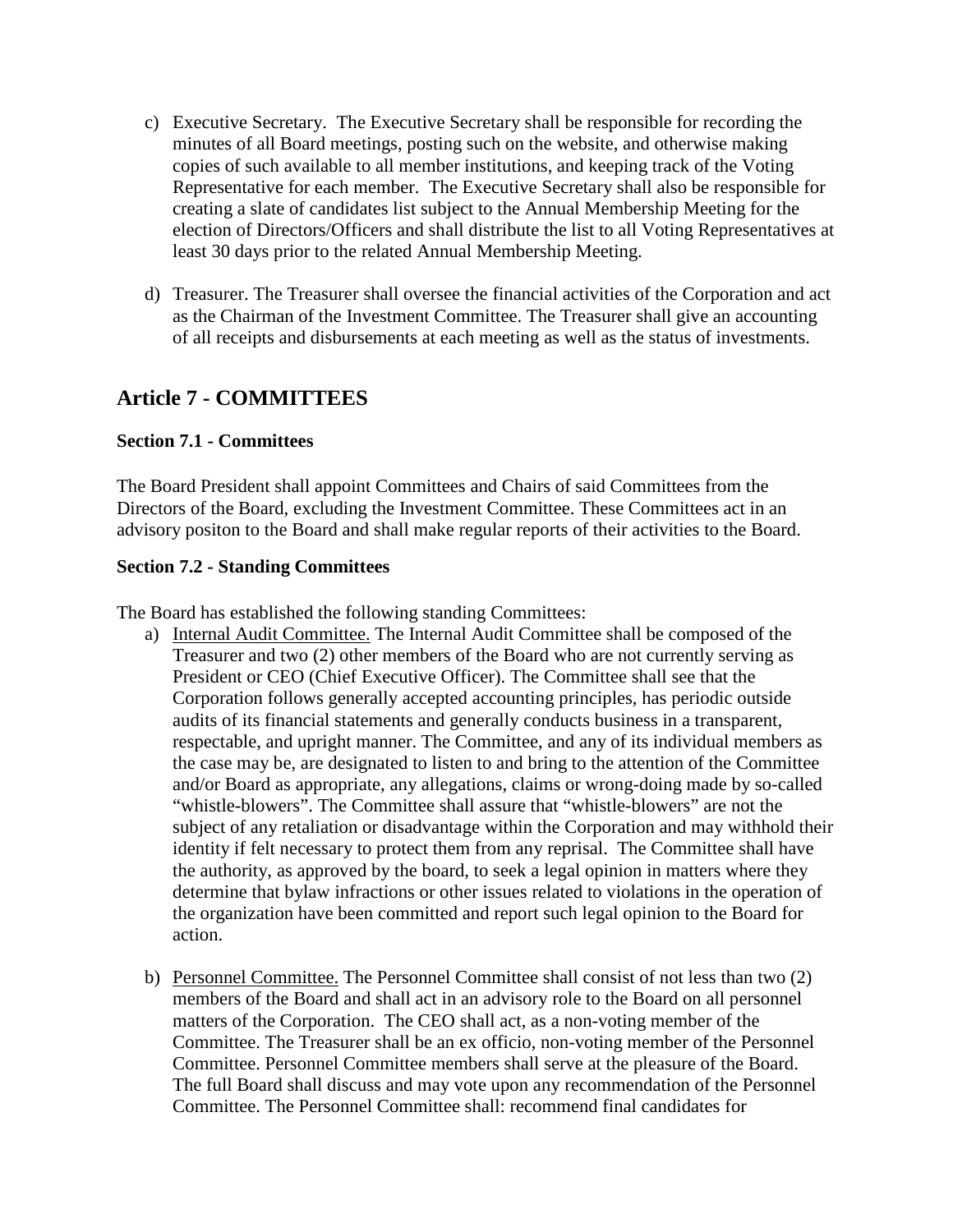management level positions at the Corporation; conduct annual review of the CEO (Chief Executive Officer); review annual compensation recommendations for all employees and independent contractors; review recommendations for employee benefits, such as health care and retirement benefits; and assist management with disciplinary actions as requested. All changes to compensation and documents relating to personnel matters must be approved by the full Board.

- c) Investment Committee. The Investment Committee shall consist of the President, the Treasurer who shall be the Committee Chair, the CEO (Chief Executive Officer) and one (1) additional member of the Board, who shall be appointed by the Board. The Investment Committee shall be responsible for implementing the Corporation's investment objectives, which shall include approving investment strategy, hiring/firing of investment managers, custodians and investment consultants, monitoring performance of the investment portfolio on a regular basis, and maintaining sufficient knowledge about the portfolio and its managers.
- d) Grant Committee. The Grant Committee shall consist of two (2) or more Board members who shall be appointed as per section 7.1. The Grant Committee shall work with the CEO to determine the eligibility of Grant recipients
- e) Membership Committee. The Membership Committee shall consist of (2) or more Board members appointed as per section 7.1 The Committee shall develop and implement procedures to identify and encourage member Voting Representatives to run for a Board of Directors positions.
- f) Bylaw Committee. The Bylaw Committee shall consist of two or more Board Members appointed as per section 7.1 and be responsible for receiving from the Voting Member Representatives proposed changes/and or amendments to the existing Bylaws. They will take into consideration if these requests reflect the Mission, Goals and Spirit of the MiCTA Organization and its membership and send said proposed changes/and or amendments to the Executive Secretary for distribution to the Members and Voting Representatives 30 days prior to the next Annual Member Meeting. Conveyance of proposed changes and/or amendments can include email. Any MiCTA Voting Member Representative may submit a proposed Bylaw amendment to the Bylaw Committee Chair at least 90 days prior to the Annual Membership Meeting or a special meeting.

## <span id="page-10-0"></span>**Article 8 - ADMINISTRATIVE OFFICE**

The Corporation directly employs a CEO to carry out its objectives and provide services to members. The CEO shall be directly responsible to the Board of Directors. The recommendations of the CEO for permanent full-time positions, salaries, position descriptions and operating manual updates (covering operating policies, procedures, etc.) will be approved by the Board. Unless otherwise specified in the position description, all employees and independent contractors serve at the will of the Board. No permanent full-time employee may be hired without a Board approved position description and compensation for that position.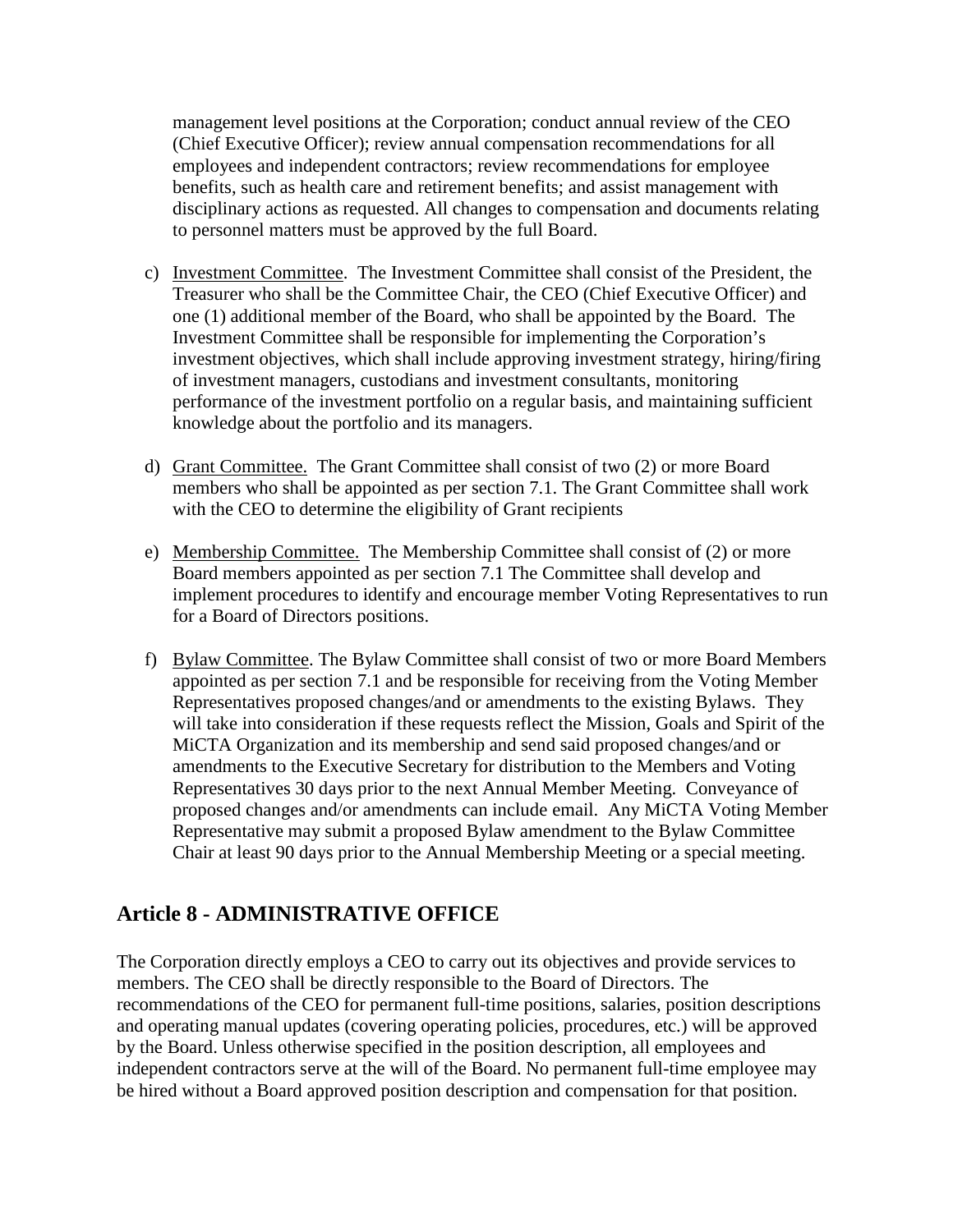## <span id="page-11-0"></span>**Article 9 - CONFLICTS OF INTREST, CODE OF CONDUCT**

Members, Voting Representatives, Board members, MiCTA Staff (including 1099s) shall upon taking office or employment execute a form accepting MiCTA's Code of Conduct, which provides as follows:

The person shall not:

- a) Engage in any lobbying activities or dealings on behalf of themselves and/or relatives or use the Corporation or the Corporation's actions or non-actions as a means of supporting or adding weight to their own individual requests.
- b) Exploit its membership in the Corporation for personal advantage or financial gain.
- c) Fail to disclose any conflicts of interest and shall not participate in the activities of the Corporation where such a conflict is present.
- d) Have a personal financial interest in the Corporation activities or decisions, except such as are specifically disclosed to the Board, which may waive the conflict or financial interest if official action is taken to do so and recorded in the minutes of the meeting where such action is taken.
- e) Violate any laws or ordinances, MiCTA Bylaws, or MiCTA Board Policy while conducting business for MICTA
- f) Deceive, defraud, or mislead any person.
- g) Misrepresent MiCTA in any manner.
- h) Knowingly divulge or release any information of a confidential nature relating to MiCTA's plans, mission, or operational databases without appropriate approval.
- i) Obtain a personal advantage or benefit due to the use of the organization's name.
- j) Accept individual gifts of any kind in excess of \$100 per year including meals and promotional items, from any vendor with which MiCTA has a relationship or potential relationship.
- k) Withhold their best efforts to perform their duties to acceptable standards.
- l) Use MiCTA property, financial resources, or services of MiCTA personnel for personal benefit except personally assigned MiCTA electronic devices.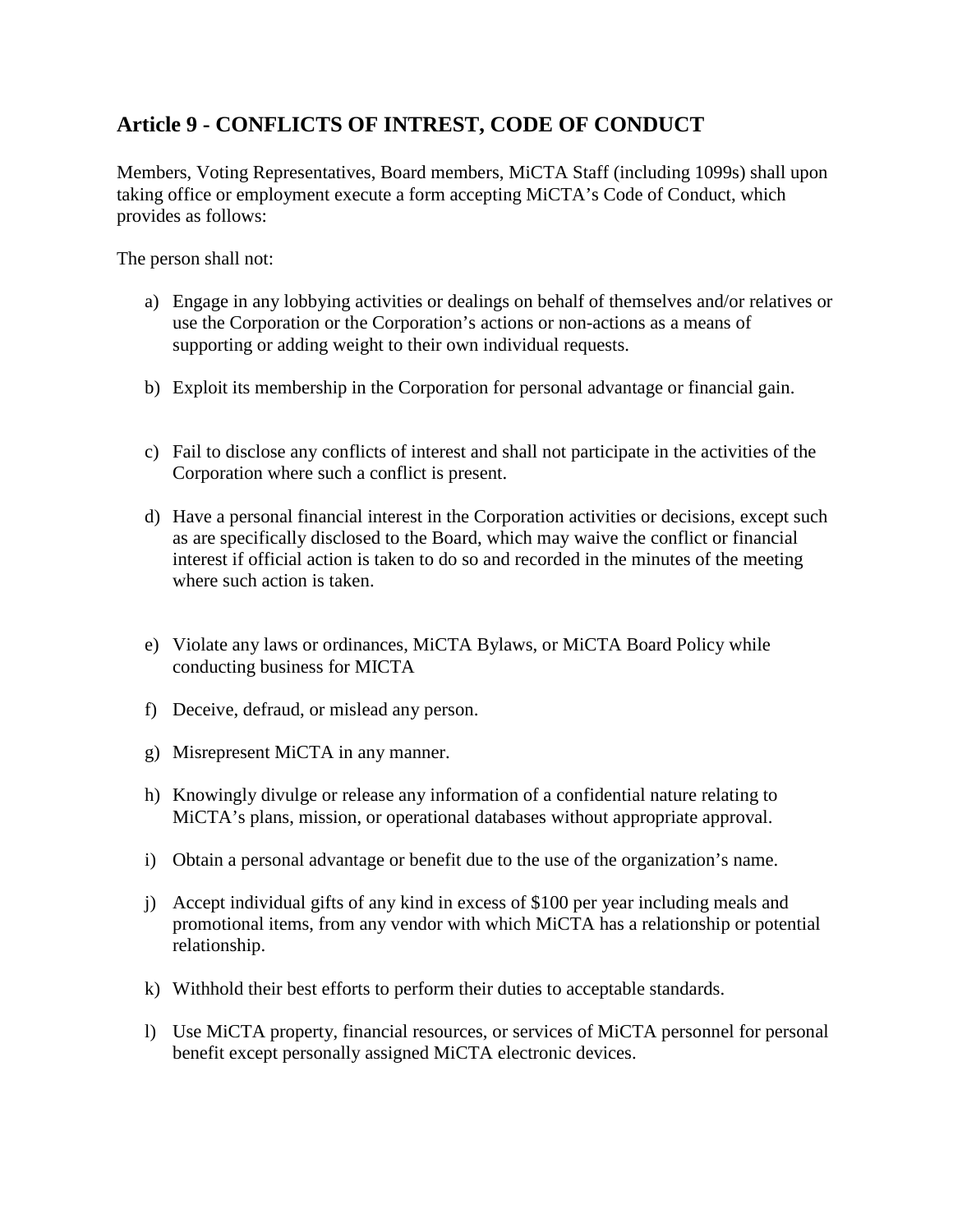m) Otherwise engage in conduct detrimental to the good name of the corporation and its members.

## <span id="page-12-0"></span>**Article 10 - INDEMNIFICATION**

#### <span id="page-12-1"></span>**Section 10.1 - General.**

The Corporation shall, to the fullest extent authorized or permitted by the Act or other applicable law, as the same presently exists or may hereafter be amended, indemnify a Director or officer (the "Indemnitee") who was or is a party or is threatened to be made a party to a threatened, pending, or completed action, suit, or proceeding, whether civil, criminal, administrative, or investigative and whether formal or informal, other than an action by or in the right of the Corporation, by reason of the fact that he or she is or was a Director, officer, employee or agent of the Corporation, or is or was serving at the request of the Corporation as a trustee, Director, officer, employee, or agent of another foreign or domestic corporation, business corporation, partnership, joint venture, trust, or other enterprise, whether for profit or not for profit, against expenses, including attorneys' fees, judgments, penalties, fines, and amounts paid in settlement actually and reasonably incurred by the Indemnitee in connection with the action, suit, or proceeding, if the Indemnitee acted in good faith and in a manner the Indemnitee reasonably believed to be in or not opposed to the best interests of the Corporation, and with respect to any criminal action or proceeding, if the Indemnitee had no reasonable cause to believe the conduct was unlawful. The termination of any action, suit or proceeding by judgment, order, settlement, conviction, or upon a plea of nolo contendere or its equivalent, does not, of itself, create a presumption that the Indemnitee did not act in good faith and in a manner which the Indemnitee reasonably believed to be in or not opposed to the best interests of the Corporation, and with respect to any criminal action or proceeding, had reasonable cause to believe that the conduct was unlawful.

#### <span id="page-12-2"></span>**Section 10.2 - Claims Brought by or in the Right of the Corporation**

The Corporation shall, to the fullest extent authorized or permitted by the Act or other applicable law, as the same presently exists or may hereafter be amended, indemnify an Indemnitee who was or is a party to or is threatened to be made a party to a threatened, pending, or completed action or suit by or in the right of the Corporation to procure a judgment in its favor by reason of the fact that the Indemnitee is or was a Director, officer, employee or agent of the Corporation, or is or was serving at the request of the Corporation as a Director, officer, partner, trustee, employee, or agent of another foreign or domestic Corporation, business Corporation, partnership, joint venture, trust, or other enterprise, whether for profit or not, against expenses, including actual and reasonable attorneys' fees, and amounts paid in settlement incurred by the Indemnitee in connection with the action or suit, if the Indemnitee acted in good faith and in a manner the Indemnitee reasonably believed to be in or not opposed to the best interests of the Corporation. However, indemnification under this Section shall not be made for a claim, issue, or matter in which the Indemnitee has been found liable to the Corporation unless and only to the extent that the court in which the action or suit was brought has determined upon application that, despite the adjudication of liability but in view of all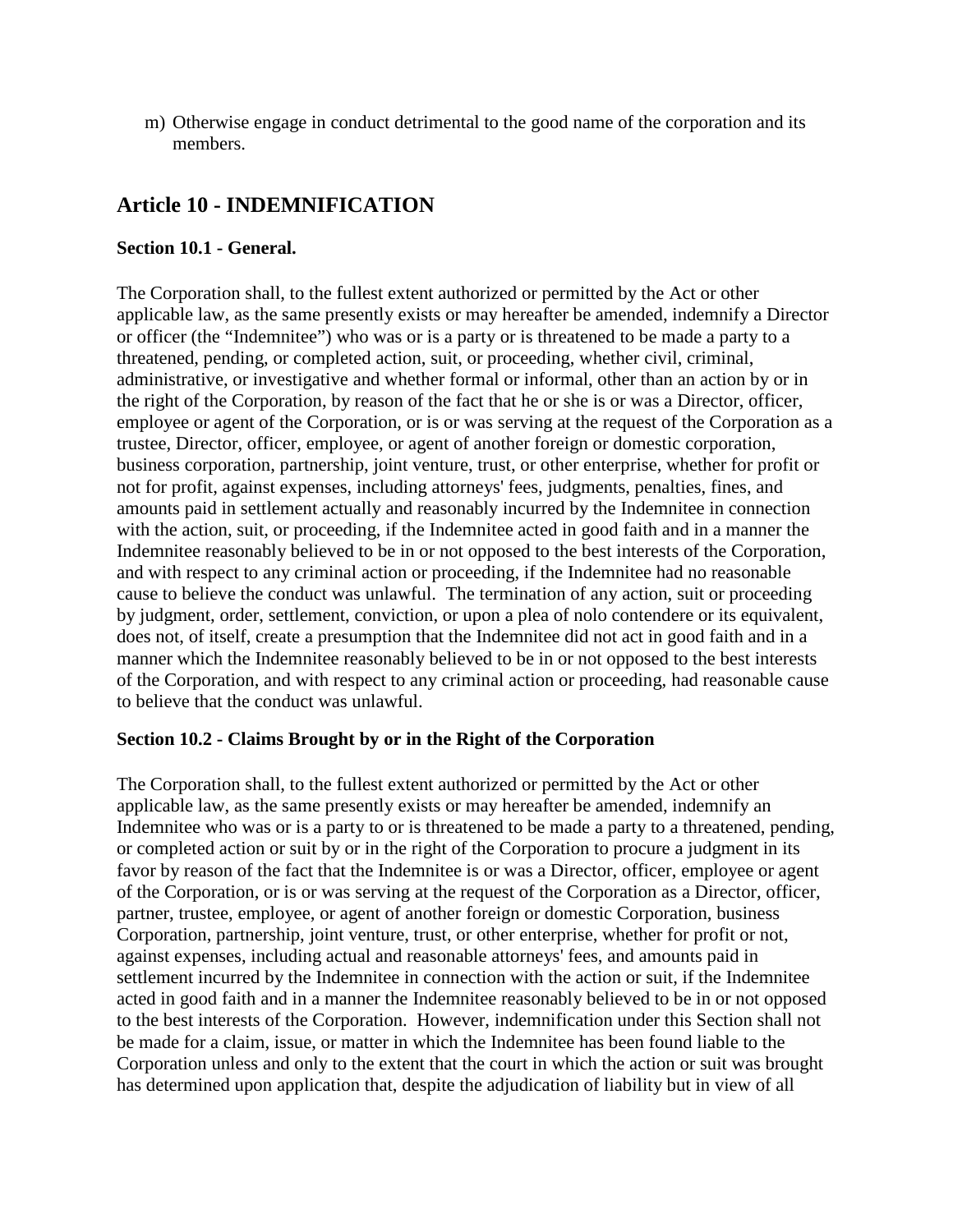circumstances of the case, the Indemnitee is fairly and reasonably entitled to indemnification for the expenses which the court considers proper.

#### <span id="page-13-0"></span>**Section 10.3 - Actions Brought By the Indemnitee.**

Notwithstanding the provisions of Section 10.1and Section 10.2 hereof, the Corporation shall not indemnify an Indemnitee in connection with any action, suit, proceeding or claim (or part thereof) brought or made by such Indemnitee unless such action, suit, proceeding or claim (or part thereof):

- a) Was authorized by the Board of the Corporation, or
- b) Was brought or made to enforce this Article Xi and such Indemnitee has been successful in such action, suit, proceeding or claim (or part thereof).

#### <span id="page-13-1"></span>**Section 10.4 - Approval of Indemnification**

An indemnification under Section 10.1 or Section 10.2 hereof of this Article Xi, unless ordered by a court, shall be made by the Corporation only as authorized in the specific case upon a determination that indemnification of the Indemnitee is proper in the circumstances because the Indemnitee has met the applicable standard of conduct set forth in such Sections. This determination shall be made promptly in any of the following ways:

- a) by a majority vote of a quorum of the Board consisting of Directors who were not parties to the action, suit, or proceeding;
- b) if the quorum described in the foregoing subsection (a) is not obtainable, then by a majority vote of a Committee of Directors who are not parties to the action; the Committee shall consist of not less than two (2) disinterested Directors; or
- c) by independent legal counsel in a written opinion.

#### <span id="page-13-2"></span>**Section 10.5 - Advancement of Expenses**

Expenses incurred in defending a civil or criminal action, suit, or proceeding described in Section 10.1 or Section 10.2 hereof shall be paid by the Corporation in advance of the final disposition of the action, suit, or proceeding upon receipt of any undertaking by or on behalf of the Indemnitee to repay the expenses if it is ultimately determined that the Indemnitee is not entitled to be indemnified by the Corporation. The undertaking shall be by unlimited general obligation of the person on whose behalf advances are made, but need not be secured.

#### <span id="page-13-3"></span>**Section 10.6 - Partial Indemnification**

If an Indemnitee is entitled to indemnification under Section 10.1 or Section 10.2 hereof for a portion of expenses, including, without limitation, attorneys' fees, judgments, penalties, fines, and amounts paid in settlement, but not for the total amount thereof, the Corporation shall indemnify the Indemnitee for the portion of the expenses, judgments, penalties, fines, or amounts paid in settlement for which the Indemnitee is entitled to be indemnified.

#### <span id="page-13-4"></span>**Section 10.7 - Indemnification of Employees and Agents**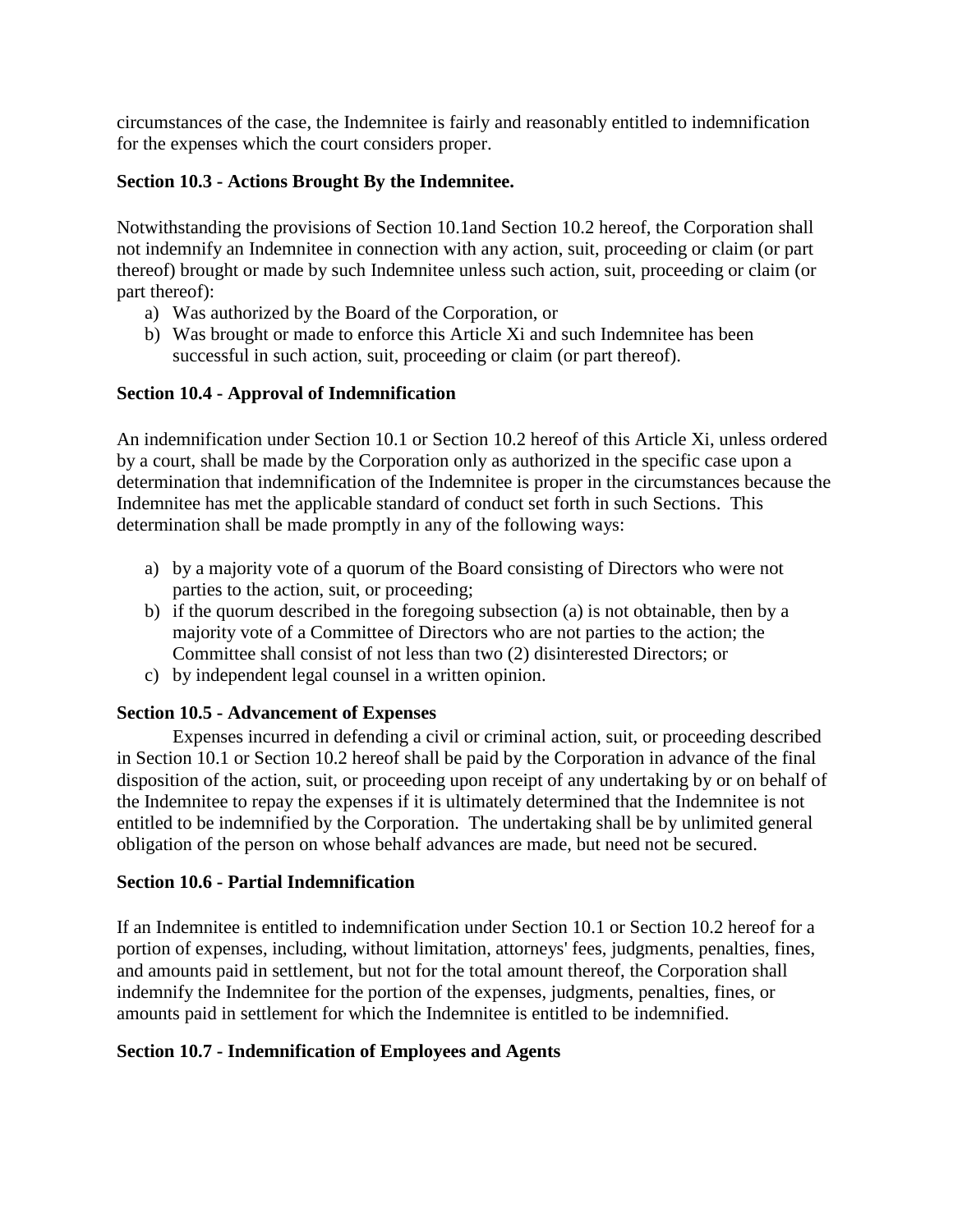Any person who is not covered by the foregoing provisions of this Article Xi and who is or was an employee or agent of the Corporation, or is or was serving at the request of the Corporation as a trustee, Director, officer, employee or agent of another foreign or domestic corporation, business corporation, partnership, joint venture, trust, or other enterprise, whether for profit or not for profit, may be indemnified to the fullest extent authorized or permitted by the Act or other applicable law, as the same exist or may hereafter be amended, but in the case of any such amendment, only to the extent such amendment permits the Corporation to provide broader indemnification rights than before such amendment, but in any event only to the extent authorized at any time or from time to time by the board of Directors.

#### <span id="page-14-0"></span>**Section 10.8 - Other Rights of Indemnification**

The indemnification or advancement of expenses provided under the foregoing Sections of this Article Xi is not exclusive of other rights to which a person seeking indemnification or advancement of expenses may be entitled under the Articles, these Bylaws, or a contractual agreement. However, the total amount of expenses advanced or indemnified from all sources combined shall not exceed the amount of actual expenses incurred by the person seeking indemnification or advancement of expenses. The indemnification provided for in the foregoing Sections of this Article Xi continues as to a person who ceases to be a trustee, Director, officer, employee, or agent and shall inure to the benefit of the heirs, executors, and administrators of that person.

#### <span id="page-14-1"></span>**Section 10.9 - Liability Insurance**

The Corporation shall have the power to purchase and maintain insurance on behalf of any person who is or was a Director, officer, employee or agent of the Corporation, or is or was serving at the request of the Corporation as a trustee, Director, officer, employee or agent of another corporation, business corporation, partnership, joint venture, trust or other enterprise against any liability asserted against the person and incurred by the person in any such capacity or arising out of the person's status as such, whether or not the Corporation would have the power to indemnify the person against such liability under the provisions of the Act.

#### <span id="page-14-2"></span>**Section 10.10 - Contract with the Corporation**

The right to indemnification conferred in this Article Xi shall be deemed to be a contract between the Corporation and each Director or officer who serves in any such capacity at any time while this Article Xi is in effect, and any repeal or modification of any such law or of this Article Xi shall not affect any rights or obligations then existing with respect to any state of facts then or theretofore existing or any action, suit or proceeding theretofore or thereafter brought or threatened based in whole or in part upon any such state of facts. In the event this Article Xi is repealed or modified, the Corporation shall give written notice thereof to the Directors and officers and any such repeal or modification shall not be effective for a period of sixty (60) days after such notice is delivered.

#### <span id="page-14-3"></span>**Section 10.11 - Application to a Surviving or Constituent Corporation**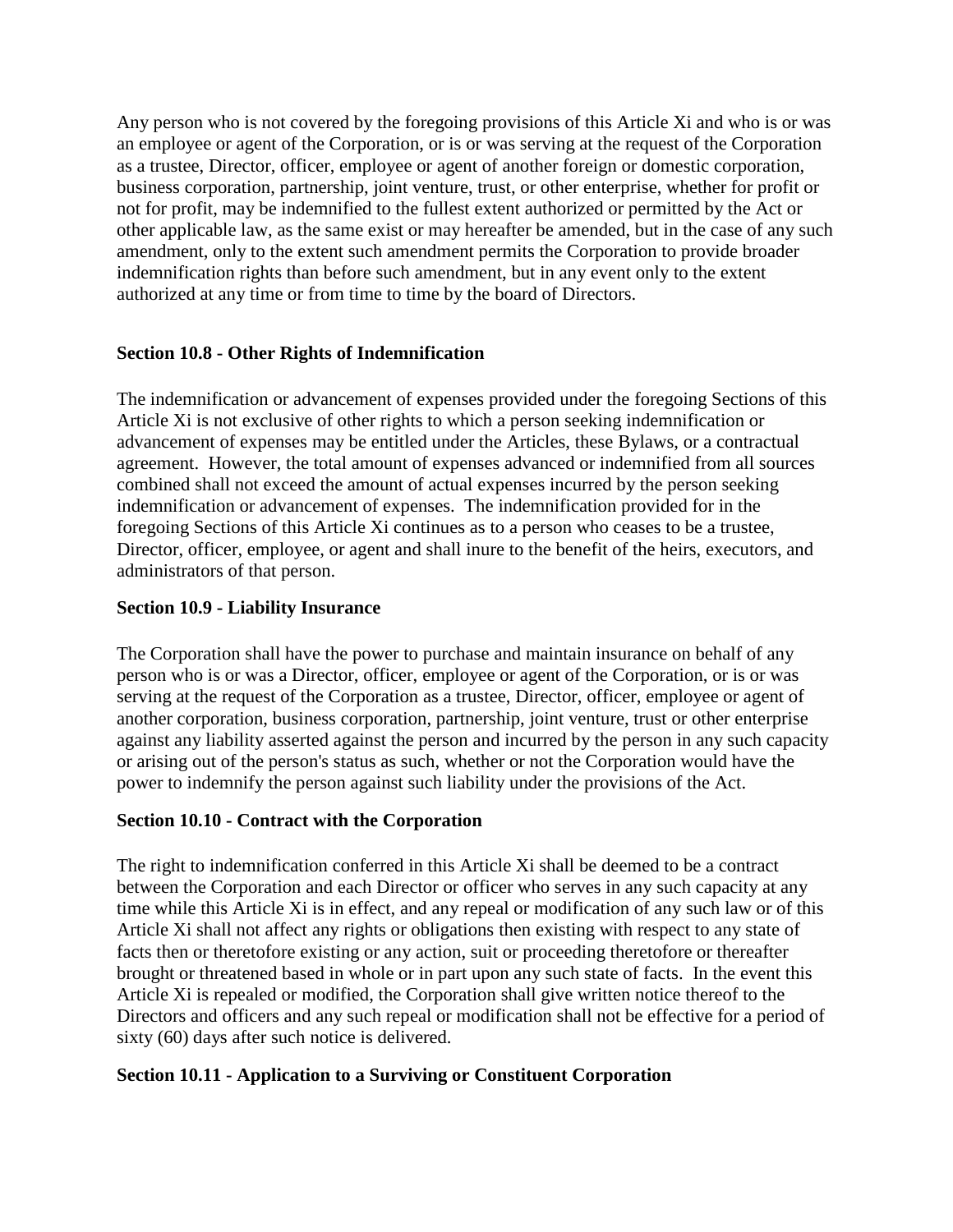The indemnification and other obligations of the Corporation set forth in this Article Xi shall be binding upon any resulting or surviving Corporation after any merger or consolidation of the Corporation, as well as for any Director, officer, partner, trustee, employee or agent of another Corporation prior to such other Corporation entering into a merger or consolidation with the Corporation.

#### <span id="page-15-0"></span>**Section 10.12 - Definitions**

"Other enterprises" shall include employee benefit plans; "fines" shall include any excise taxes assessed on a person with respect to an employee benefit plan; and "serving at the request of the Corporation" shall include any service as a Director, officer, employee, or agent of the Corporation that imposes duties on, or involves services by, the Director, officer, employee, or agent with respect to an employee benefit plan, its participants or beneficiaries; and a person who acted in good faith and in a manner he or she reasonably believed to be in the interest of the participants and beneficiaries of an employee benefit plan shall be considered to have acted in a manner "not opposed to the best interests of the Corporation" as referred to in Section 10.1 or Section 10.2 hereof.

#### <span id="page-15-1"></span>**Section 10.13 - Severability**

Each and every paragraph, sentence, term and provision of this Article X shall be considered severable in that, in the event a court finds any paragraph, sentence, term or provision to be invalid or unenforceable, the validity and enforceability, operation, or effect of the remaining paragraphs, sentences, terms, or provisions shall not be affected, and this Article X shall be construed in all respects as if the invalid or unenforceable matter had been omitted.

## <span id="page-15-2"></span>**Article XI - AMENDMENTS**

These Bylaws may be changed or amended at any MiCTA Annual member meeting by at least a two-thirds majority of the Voting Representatives present in-person, or by proxy or electronic media.

## <span id="page-15-3"></span>**ARTICLE XII - MISCELLANEOUS**

#### <span id="page-15-4"></span>**Section 12.1 - Books and Records**

The Corporation shall keep correct and complete books and records of account and shall also keep minutes of the proceedings of its Board, any Committee(s), and Directors having any of the authority of the Board, and shall keep at the registered or Principal Office a record giving the names and addresses of the members entitled to vote.

Any Director, if any, or his or her agent or attorney may inspect all books and records of the Corporation, for any proper purpose at any reasonable time. Any of the books, records or minutes may be in written form or in any other form capable of being converted into written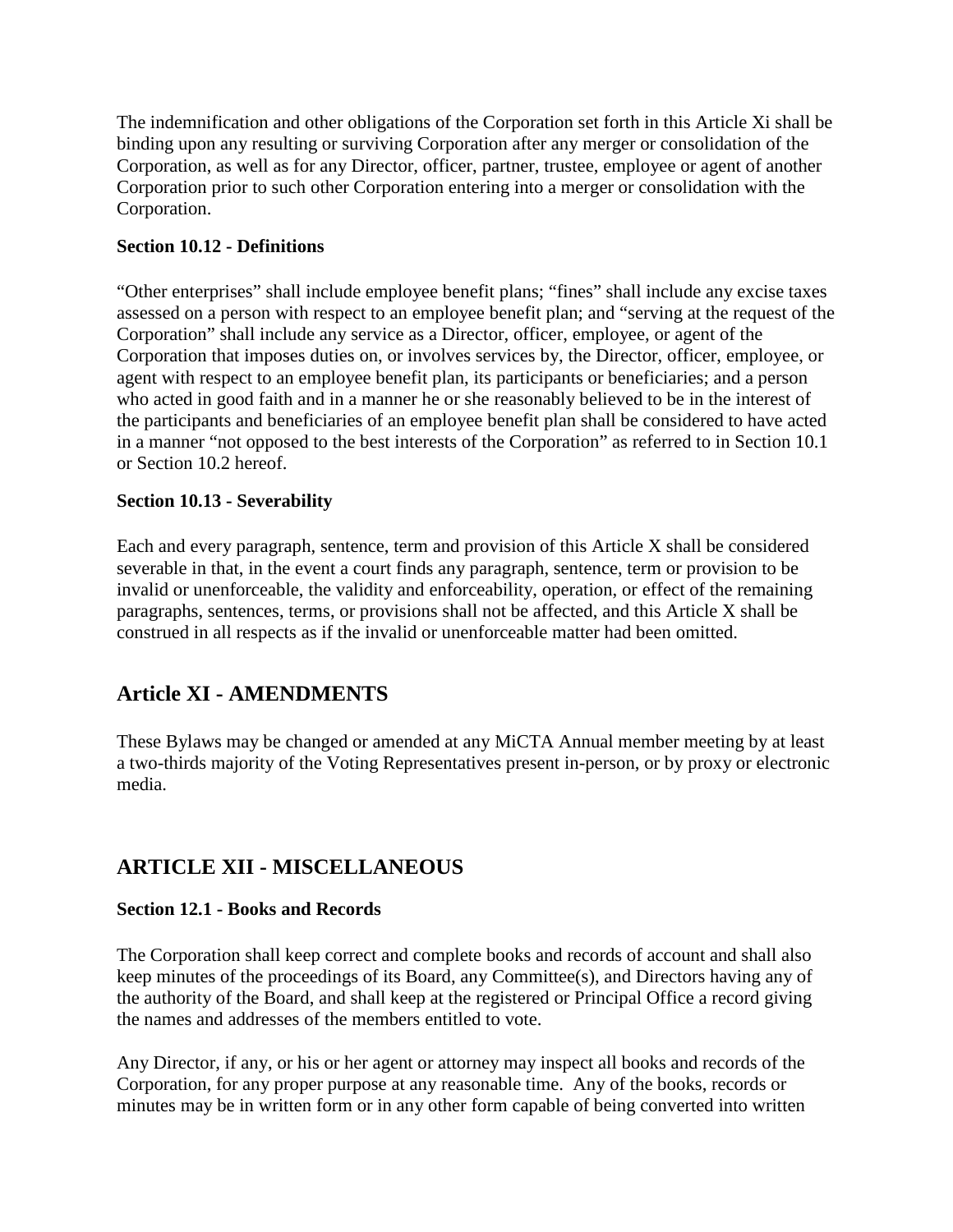form within a reasonable time. The Corporation shall convert into written form without change any record not in written form, unless otherwise requested by a person entitled to inspect the records.

#### <span id="page-16-0"></span>**Section 12.2 - Corporate Seal**

The corporate seal (of which there may be one or more exemplars) shall be in such form as the Board may from time to time determine.

#### <span id="page-16-1"></span>**Section 12.3 - Fiscal Year**

The fiscal year of the Corporation shall begin on January 1 of each year and end on the following December 31.

#### <span id="page-16-2"></span>**Section 12.4 - Audit**

The Board shall provide for an annual audit of the records and accounts of the Corporation. A certified public accounting firm based on such firm's audit of the Corporation shall certify the financial statements of the Corporation. The Treasurer shall select the certified public accounting firm.

#### <span id="page-16-3"></span>**Section 12.5 – Construction**

Whenever the context so requires, the masculine shall include the feminine and neuter, and the singular shall include the plural, and conversely. If any portion of these Bylaws shall be invalid or inoperative, then, as far as is reasonable and possible:

- a) The remainder of these Bylaws shall be considered valid and operative.
- b) Effect shall be given to the intent manifested by the portion held invalid or inoperative.

#### <span id="page-16-4"></span>**Section 12.6 - Table of Contents; Headings**

The table of contents and headings are for organization, convenience and clarity. In interpreting these Bylaws, they shall be subordinated in importance to the other written material.

#### <span id="page-16-5"></span>**Section 12.7 Relation to Articles and the Act.**

<span id="page-16-6"></span>These Bylaws are subject to, and governed by, the Articles and the Act.

## **Article 13 - DEFINITIONS**

When used in these Bylaws, the following terms not otherwise defined have the following meanings:

- a) "Act" means the Michigan Nonprofit Corporation Act, 1982 PA 162, being MCL 450.2101, et. Seq., as amended.
- b) "Articles" means the Corporation's Articles of Incorporation, as may be amended and restated, as filed with the Department of Licensing and Regulatory Affairs of the State